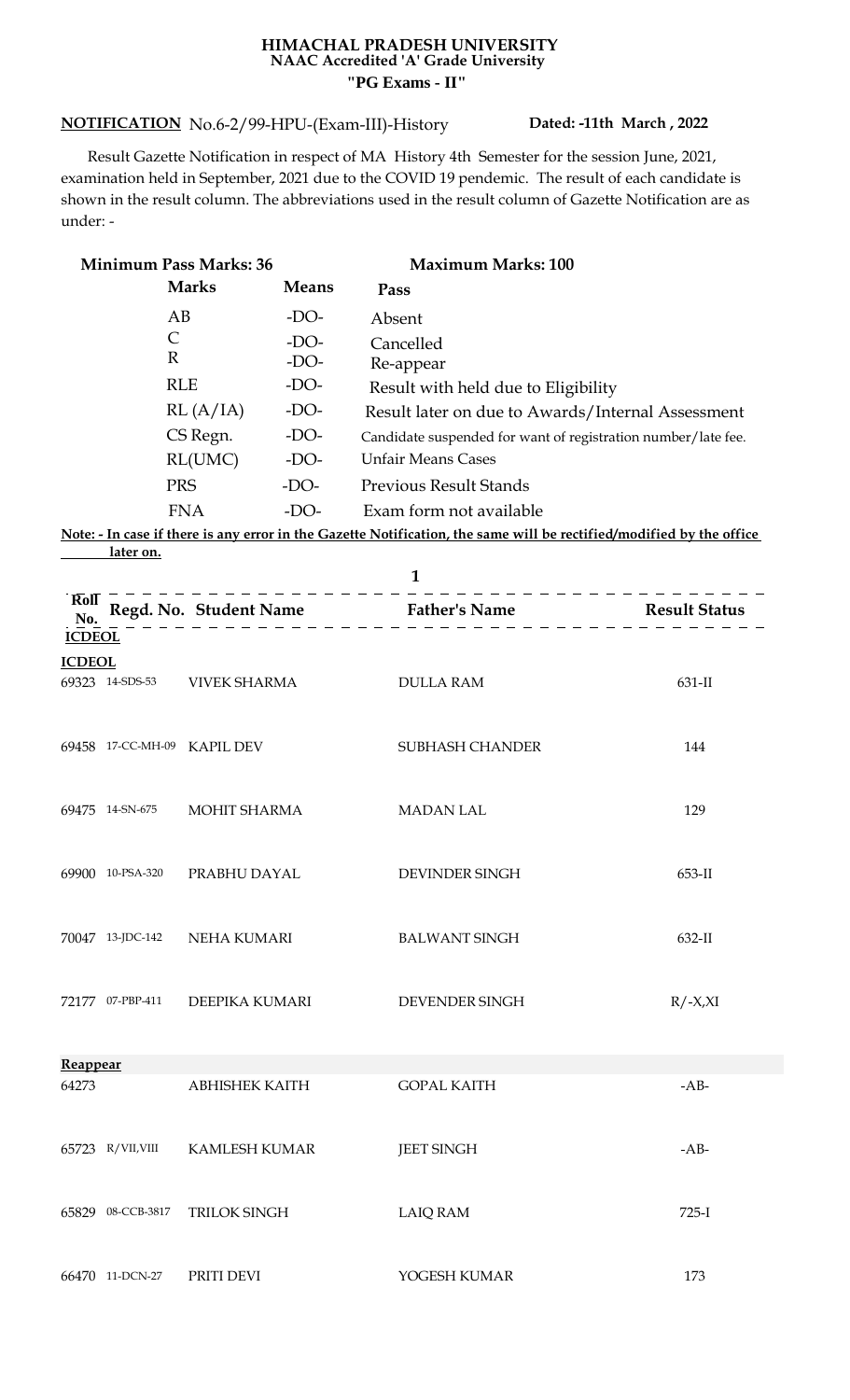|       | <b>Reappear</b>         |                                | Roll Regd. No. Student Name<br>No. $\begin{array}{c} \text{Red} \\ \text{Ne} \\ \text{Ne} \end{array}$ Result Status<br>No. $\begin{array}{c} \text{Red} \\ \text{Ne} \\ \text{Ne} \end{array}$ Result Status<br>No. $\begin{array}{c} \text{Red} \\ \text{Ne} \\ \text{Ne} \end{array}$ Result Status<br>No. $\begin{array}{c} \text{Red} \\ \text{Ne} \end{array}$ Resul |               |
|-------|-------------------------|--------------------------------|----------------------------------------------------------------------------------------------------------------------------------------------------------------------------------------------------------------------------------------------------------------------------------------------------------------------------------------------------------------------------|---------------|
|       | 66522 06-GLK-497 DIMPLE |                                | PARKASH THAKUR                                                                                                                                                                                                                                                                                                                                                             | $45 - -$      |
|       | 67230 12-CB-389         | POOJA KUMARI                   | <b>JOGIDNER</b>                                                                                                                                                                                                                                                                                                                                                            | 661-II        |
|       |                         | 67329 13-GS-336 KUMARI NEELAM  | <b>KESHAV RAM</b>                                                                                                                                                                                                                                                                                                                                                          | $-AB-$        |
| 67450 |                         | LALITA KUMARI                  | <b>TILAK RAJ</b>                                                                                                                                                                                                                                                                                                                                                           | $R/-X$        |
|       | 67537 13-GAK-213 SARITA |                                | <b>KARTAR SINGH</b>                                                                                                                                                                                                                                                                                                                                                        | PRS           |
| 67889 |                         | <b>NEERAJ RANI</b>             | <b>SURINDER KUMAR</b>                                                                                                                                                                                                                                                                                                                                                      | 655-II        |
|       | 67953 13-GCA-326        | <b>JYOTI BALA</b>              | <b>JIWAN SINGH</b>                                                                                                                                                                                                                                                                                                                                                         | $40 - -$      |
|       |                         | 67968 00-GCT-172 SUDESH KUMARI | <b>DUNI CHAND</b>                                                                                                                                                                                                                                                                                                                                                          | $-AB-$        |
|       | 67997 11-DCN-12         | DIVYA JYOTI                    | JAGPAL SINGH CHANDEL                                                                                                                                                                                                                                                                                                                                                       | $600-II$      |
|       | 68129 13-KL-1030        | <b>YOGESHWARI</b>              | ROOM SINGH                                                                                                                                                                                                                                                                                                                                                                 | PRS           |
|       | 68262 13-GSP-12         | <b>RAJNI DEVI</b>              | <b>ASHOK KUMAR</b>                                                                                                                                                                                                                                                                                                                                                         | $R/-XI$       |
|       | 68507 10-PSA-1009       | <b>GEETA DEVI</b>              | PARAS RAM                                                                                                                                                                                                                                                                                                                                                                  | $R / -X, XII$ |
|       | 68607 11-GLK-116        | REKHA KUMARI                   | <b>NARAIN SINGH</b>                                                                                                                                                                                                                                                                                                                                                        | PRS           |
|       | 68621 09-PKN-247        | <b>MONIKA NEGI</b>             | <b>CHUNI LAL NEGI</b>                                                                                                                                                                                                                                                                                                                                                      | 644-II        |
|       | 68713 08-CB-224         | PREMI DEVI                     | <b>SARWAN KUMAR</b>                                                                                                                                                                                                                                                                                                                                                        | $57 -$        |
|       | 68981 13-MLS-173        | <b>JYOTI KUMARI</b>            | <b>ROSHAN LAL</b>                                                                                                                                                                                                                                                                                                                                                          | $-AB-$        |
|       | 69009 10-GKN-22         | <b>SEEMA DEVI</b>              | <b>LAKSHMI DUTT</b>                                                                                                                                                                                                                                                                                                                                                        | 627-II        |
|       | 69250 13-NN-333         | SHEETAL CHAUHAN                | <b>JIYA RAM</b>                                                                                                                                                                                                                                                                                                                                                            | $R/-XI$       |
|       | 69266 07-GSC-58         | <b>AJEETA DEVI</b>             | <b>JAGDISH CHAND</b>                                                                                                                                                                                                                                                                                                                                                       | $617-II$      |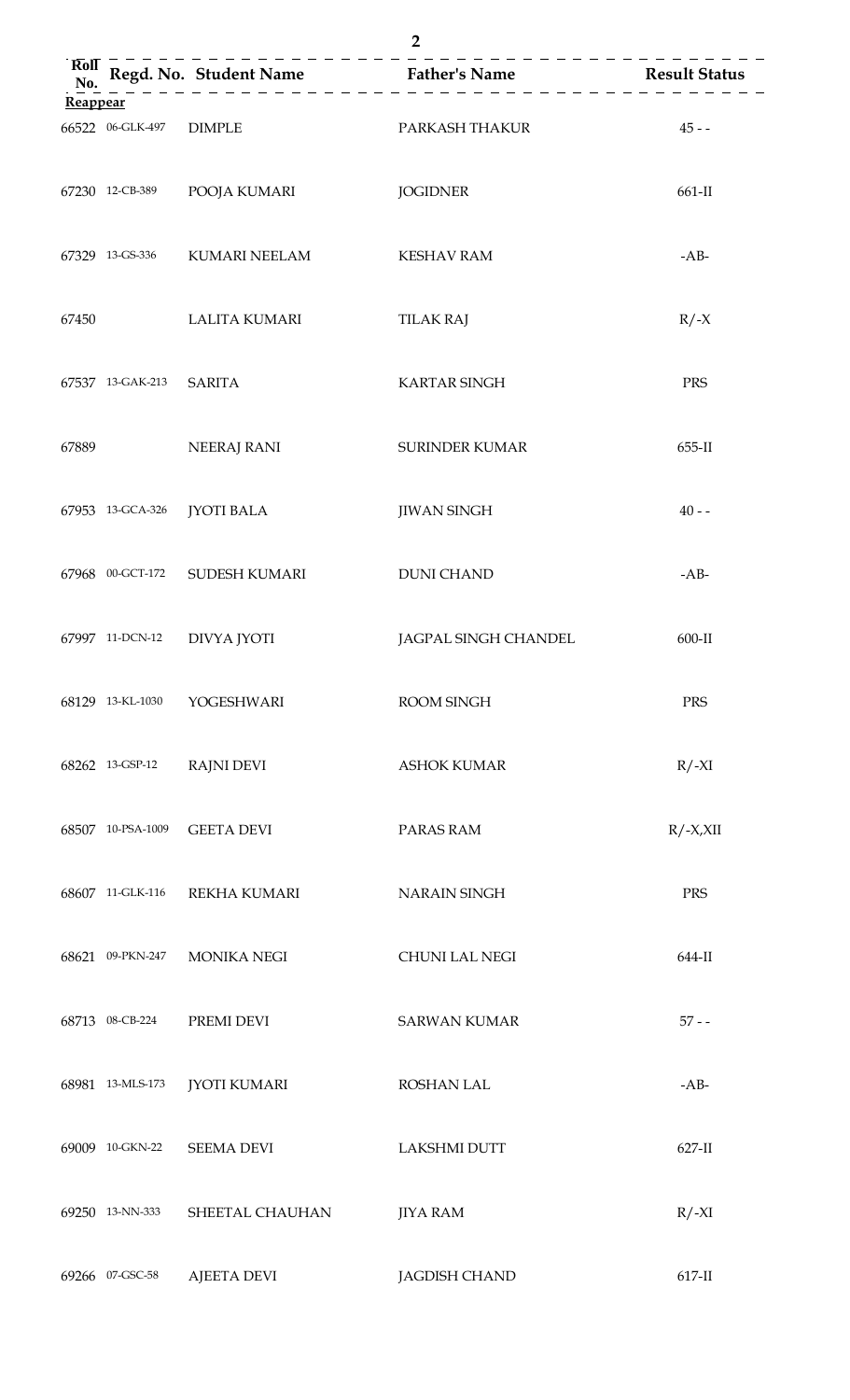| $\overline{Roll}$<br>No. |                           |                                         | Regd. No. Student Name<br>$\frac{1}{2}$ Father's Name<br>$\frac{1}{2}$ Result Status |          |
|--------------------------|---------------------------|-----------------------------------------|--------------------------------------------------------------------------------------|----------|
| Reappear                 |                           |                                         |                                                                                      |          |
|                          |                           | 69304 14-NN-533 ROHIT SHARMA AMAR SINGH |                                                                                      | PRS      |
|                          |                           | 69336 14-GCM-342 AMAN CHAUHAN           | SUDERSHAN KUMAR                                                                      | $R / -X$ |
| 69480                    |                           | JYOTI BHARDWAJ                          | <b>SUSHEEL KUMAR</b>                                                                 | $-43-$   |
|                          |                           | 69525 13-PS-34 CHATTER SINGH            | <b>AMAR SINGH</b>                                                                    | PRS      |
|                          |                           | 69562 09-PBP-494 SONIKA KUMARI          | DEEP CHAND                                                                           | 638-II   |
|                          |                           | 69972 84-CB-33 KAMAL KISHORE            | <b>GORKH RAM</b>                                                                     | 148      |
|                          |                           | 70001 14-MA-1227 DEVI ROOP              | <b>JEET SINGH</b>                                                                    | PRS      |
|                          | 70002 14-MA-1267 SOM DUTT |                                         | <b>HEM RAJ</b>                                                                       | 582-III  |
|                          | 70007 13-MA-716           | RAJENDER KUMAR MANOHAR LAL              |                                                                                      | $R/-XI$  |
|                          | 70364 17-PBP-14           | <b>REKHA DEVI</b>                       | <b>CHAMAN LAL</b>                                                                    | 609-II   |
|                          | 70374 14-GW-844           | PUSHPA DEVI RAO                         | <b>BHAGWAN DASS</b>                                                                  | $R/-XI$  |
|                          | 70382 14-JT-41            | <b>ARTI KUMARI</b>                      | <b>RAVINDER SINGH</b>                                                                | $R/-XI$  |
|                          | 70386 14-GW-65            | KRITIKA SHARMA                          | <b>VIDYA SAGAR</b>                                                                   | 559-III  |
|                          | 70416 09-SN-773           | POOJA DEVI                              | <b>RAJ KRISHAN</b>                                                                   | $-AB-$   |
| 70419                    |                           | <b>JULMA DEVI</b>                       | <b>KASHMIR SINGH</b>                                                                 | 583-III  |
| 70426                    |                           | <b>MEERA DEVI</b>                       | <b>RAM SWAROOP</b>                                                                   | PRS      |
|                          | 70434 14-BC-95            | PALVI THAKUR                            | <b>BACHITAR SINGH</b>                                                                | 508-III  |
|                          | 70451 14-BKT-84           | <b>ASHMITA</b>                          | <b>ASHOK KUMAR</b>                                                                   | 630-II   |
|                          | 70487 14-GCP-45           | <b>KUSAM KUMARI</b>                     | <b>BALDEV</b>                                                                        | 669-II   |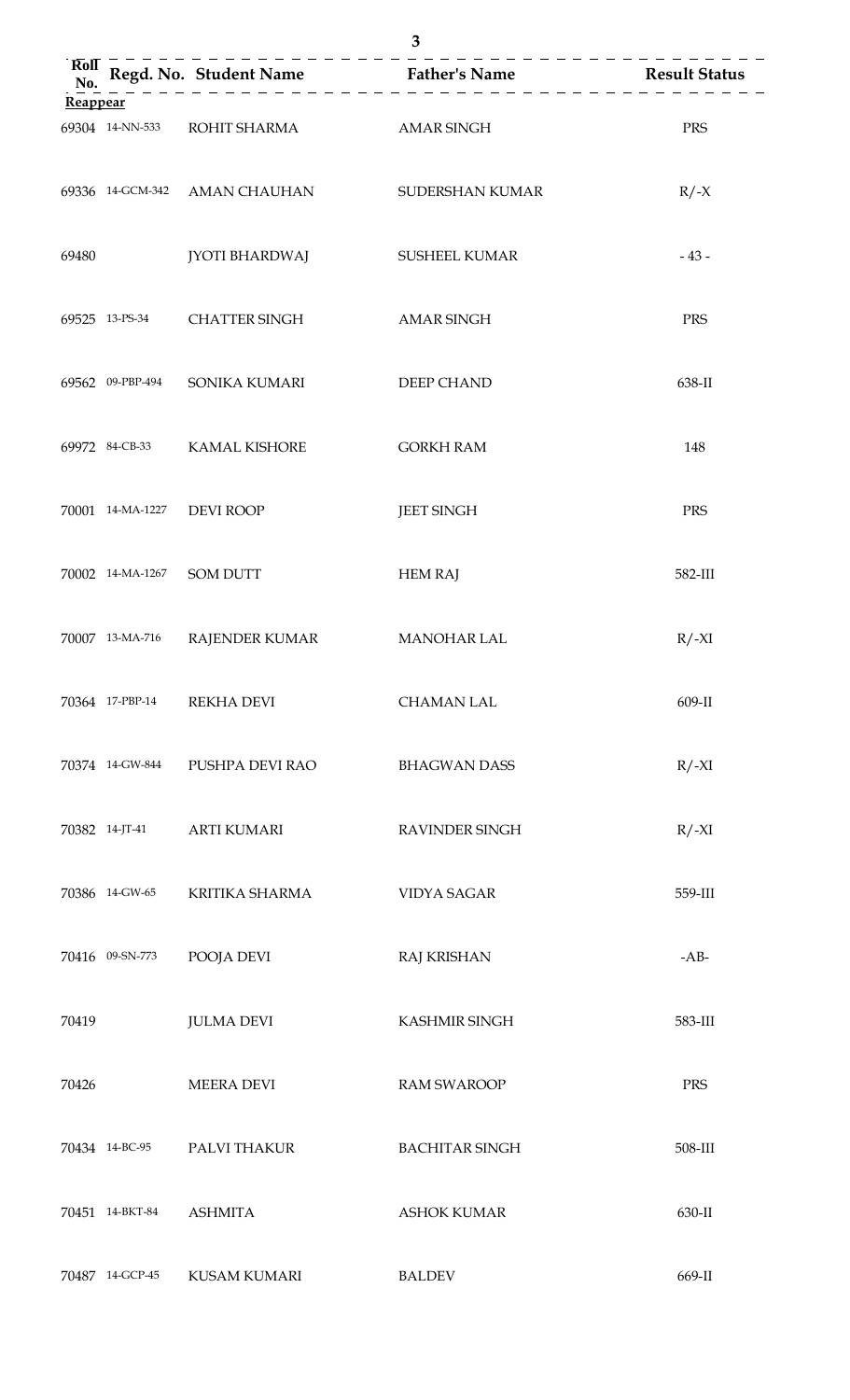| $\boldsymbol{4}$ |                          |                                  |                                                                       |              |
|------------------|--------------------------|----------------------------------|-----------------------------------------------------------------------|--------------|
| Rol<br>No.       |                          |                                  | $- - - - - - -$<br>Regd. No. Student Name Father's Name Result Status |              |
| Reappear         |                          |                                  |                                                                       |              |
|                  |                          | 70489 13-CB-381 NAZIA KHAN       | NOUSHAD BEGUM                                                         | $R / -X, XI$ |
|                  | 70499 11-PKA-547         | <b>RANJANA DEVI</b>              | <b>BIHARI LAL</b>                                                     | $R/-XI$      |
|                  |                          | 70521 14-AN-415 CHETNA DEVI      | <b>SAMEL SINGH</b>                                                    | $510 - III$  |
|                  | 70540 14-WSP-641 MANISHA |                                  | MOHAN LAL                                                             | 600-II       |
|                  |                          | 70543 14-WSP-622 TANU THAKUR     | <b>JOGINDER SINGH</b>                                                 | $R / -X X I$ |
|                  | 70562 13-WSP-887         | DEEKSHA RANI                     | <b>RAMESH CHAND</b>                                                   | $36 - -$     |
|                  | 70568 14-WSP-627         | <b>CHHAYA</b>                    | <b>RAJESH KUMAR</b>                                                   | $-AB-$       |
|                  |                          | 70569 14-WSP-626 SAPNA KUMARI    | PREM SINGH                                                            | 684-II       |
|                  |                          | 70595 13-JDC-180 ANU KUMARI      | SUBHASH CHAND                                                         | 580-III      |
|                  | 70601 14-JDC-77          | <b>DEEPIKA</b>                   | <b>RAKESH KUMAR</b>                                                   | 679-II       |
|                  | 70637 14-JDC-79          | POOJA DEVI                       | <b>SURESH KUMAR</b>                                                   | $-AB-$       |
|                  |                          | 70666 13-DC-64 PRIYA RANI        | YODHA MAL                                                             | 600-II       |
|                  |                          | 70671 13-DC-61 RUCHI SHARMA      | <b>KISHORI LAL</b>                                                    | 664-II       |
|                  |                          | 70676 14-DC-53 SHIVANI RANA      | NARESH KUMAR                                                          | 653-II       |
|                  |                          | 70725 14-DA-242 MEENAKSHI        | DHARAM CHAND                                                          | 619-II       |
|                  | 70793 07-DCK-208         | ARCHANA SHARMA                   | SUDERSHAN KUMAR                                                       | 631-II       |
|                  |                          | 70874 14-KL-820 DHANA DEI        | <b>JAGDISH CHAND</b>                                                  | 703-II       |
|                  | 70891 17-PMA-32 KAMLESH  |                                  | <b>CHAMAN LAL</b>                                                     | 630-II       |
|                  |                          | 70894 14-GK-471 TIRANJANA KUMARI | PYARE LAL                                                             | 664-II       |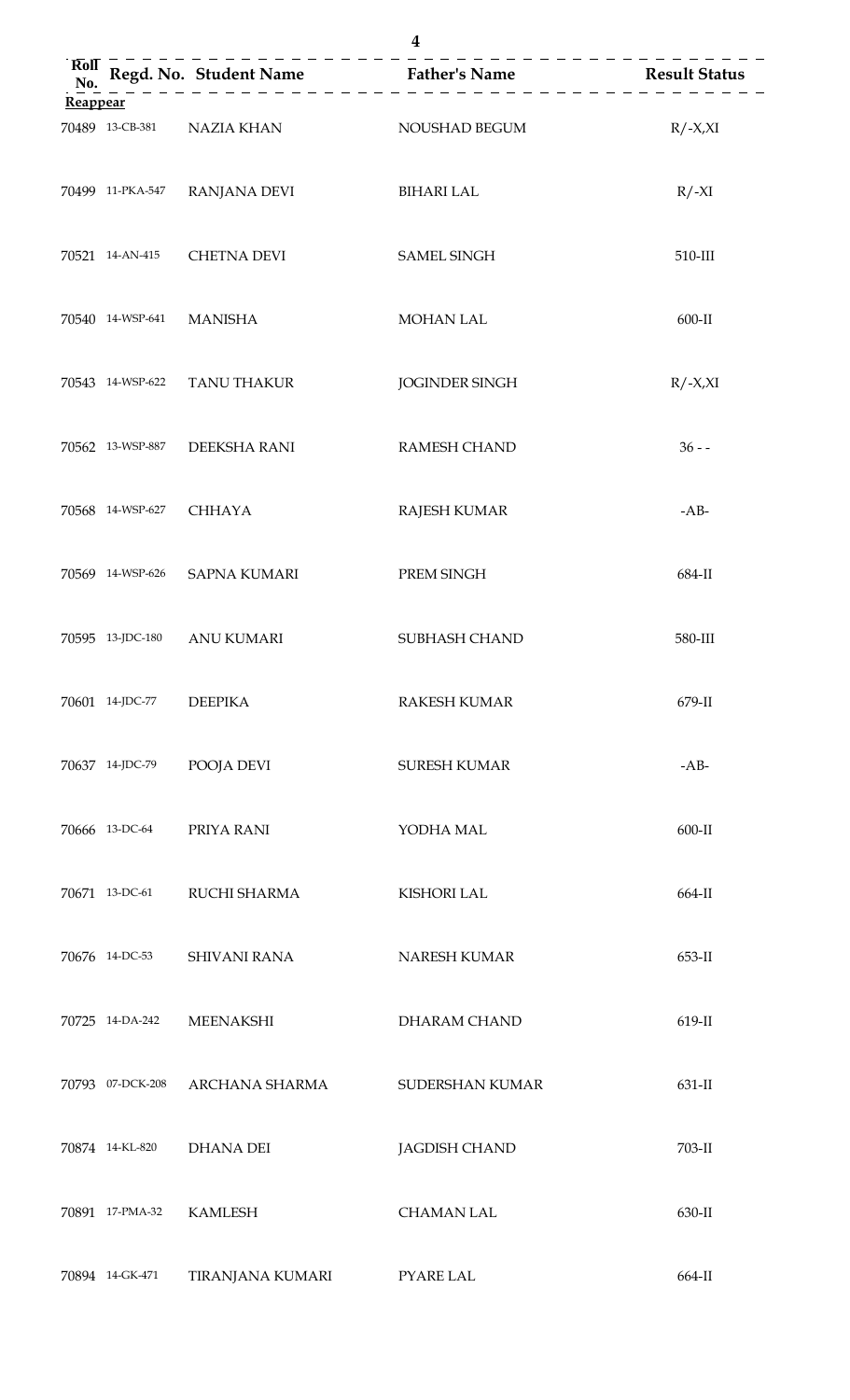| $Rol\bar{l}$<br>No. |                             |                                                 | Regd. No. Student Name<br>$\frac{1}{2}$ Father's Name<br>$\frac{1}{2}$ Result Status |           |
|---------------------|-----------------------------|-------------------------------------------------|--------------------------------------------------------------------------------------|-----------|
| Reappear            |                             |                                                 |                                                                                      |           |
|                     |                             | 70913 14-GK-474 GOODU DEVI<br><b>DUNI CHAND</b> |                                                                                      | $-AB-$    |
|                     |                             | 70960 17-PKA-09 AMIN CHAUHAN                    | LAD MOHAMMED                                                                         | $R/-XI$   |
|                     |                             | 71075 14-GCB-76 THAMESHWARI                     | THANTHU RAM                                                                          | 683-II    |
|                     | 71091 14-MA-1360            | RASHMI                                          | DHARAM SINGH                                                                         | 576-III   |
|                     |                             | 71092 W.1914/15 REKHA DEVI                      | <b>BHAG CHAND</b>                                                                    | $-AB-$    |
|                     |                             | 71150 14-GNM-30 DUNI CHAND                      | <b>CHUHDA RAM</b>                                                                    | $601-II$  |
|                     | 71160 11-MA-1341 JYOTI DEVI |                                                 | <b>BHAGAT</b>                                                                        | $-AB-$    |
|                     |                             | 71175 14-MA-1361 RAKSHA DEVI                    | <b>DUNI CHAND</b>                                                                    | 646-II    |
|                     | 71188 13-MA-749             | <b>BABLI</b>                                    | <b>NARESH KUMAR</b>                                                                  | 582-III   |
|                     | 71238 13-PS-533             | <b>MANJEET KAUR</b>                             | <b>HEM RAJ</b>                                                                       | $600-II$  |
|                     | 71279 14-PS-277             | <b>PRAMITA</b>                                  | <b>NAIN SINGH</b>                                                                    | 629-II    |
| 71284               |                             | <b>RANJANA DEVI</b>                             | <b>BALBIR SHARMA</b>                                                                 | $R/-XI$   |
|                     | 71343 14-NB-507             | DEEPIKA RANI                                    | <b>RAVINDER KUMAR</b>                                                                | $-50, 49$ |
|                     | 71365 14-NB-683             | <b>LALITA</b>                                   | DEEP CHAND                                                                           | $R/-XI$   |
|                     | 71527 08-GCR-39             | PARUL                                           | MOHAN SINGH                                                                          | $-AB-$    |
| 71614               |                             | <b>BABINDER SINGH</b>                           | PADAM CHAND                                                                          | $-AB-$    |
|                     | 71738 12-PUN-723            | <b>NIRMLA DEVI</b>                              | SOHAN SINGH                                                                          | 636-II    |
| 71761               |                             | <b>RAJNI RANI</b>                               | <b>BARKAT RAM</b>                                                                    | $-52-$    |
|                     | 71829 14-AK-78              | RAVINDER KUMAR                                  | <b>JAGAT RAM</b>                                                                     | 575-III   |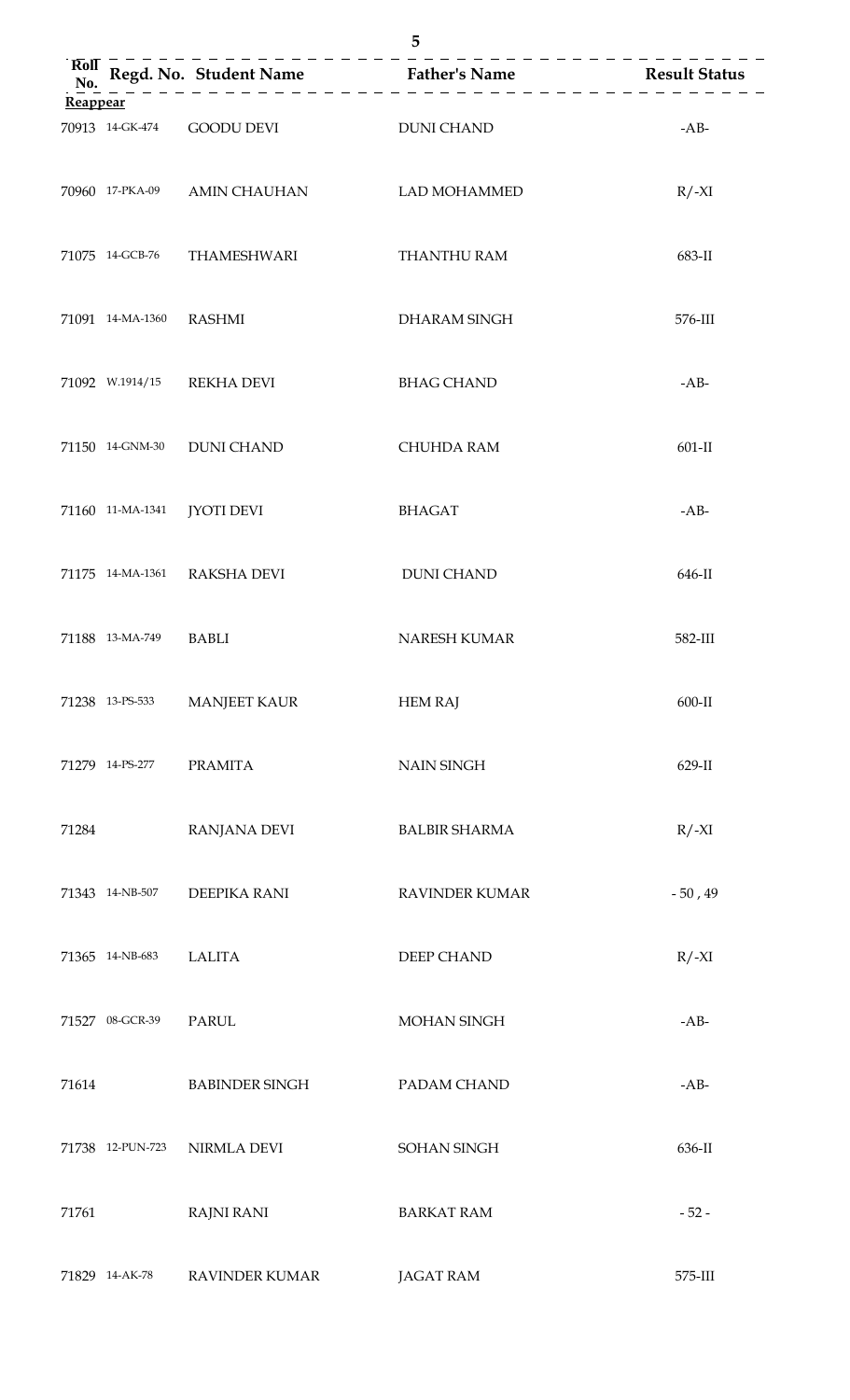| Reappear |                  |                              | Roll Regd. No. Student Name<br>No. $\begin{array}{c} \text{Rof } n = 1, 2, \ldots, n-1 - 1, 3, \ldots \end{array}$ Result Status<br>No. $\begin{array}{c} \text{Result} \text{Status} \\ \text{New algorithm} \end{array}$ |          |
|----------|------------------|------------------------------|----------------------------------------------------------------------------------------------------------------------------------------------------------------------------------------------------------------------------|----------|
|          |                  |                              | 71866 14-SL-384 POOJA SARMAIK DINESH SARMAIK                                                                                                                                                                               | $-64-$   |
|          |                  | 71950 14-GLK-200 ALKA KUMARI | CHAMAN LAL                                                                                                                                                                                                                 | 660-II   |
|          | 71974 12-GLK-758 | <b>GITA</b>                  | <b>SOM DASS</b>                                                                                                                                                                                                            | 624-II   |
|          |                  | 72019 14-CCB-238 ANNU SHARMA | <b>VIDYA SAGAR</b>                                                                                                                                                                                                         | $611-II$ |
| 72041    |                  | <b>BABITA KUMARI</b>         | PREM CHAND                                                                                                                                                                                                                 | 600-II   |
|          |                  | 72050 14-GNR-119 SANGEETA    | RAJINDER SINGH                                                                                                                                                                                                             | $600-II$ |
|          |                  | 72051 14-AK-60 MEENAKSHI     | <b>KHEM CHAND</b>                                                                                                                                                                                                          | 659-II   |
|          |                  | 72101 13-GCN-63 RENU BALA    | <b>MAHINDER SINGH</b>                                                                                                                                                                                                      | $R/-XI$  |
|          | 72121 14-GPL-502 | <b>TANUJA BEGUM</b>          | <b>GULAM RASUL</b>                                                                                                                                                                                                         | $R/-XI$  |
|          | 72126 14-GCN-42  | <b>MANJU BALA</b>            | <b>GORAKH RAM</b>                                                                                                                                                                                                          | 553-III  |
|          | 72127 14-GCN-41  | <b>MEENA KUMARI</b>          | <b>JAGDISH CHAND</b>                                                                                                                                                                                                       | $R/-XI$  |
|          | 72153 11-GW-643  | POONAM KUMARI                | MAHENDER SINGH                                                                                                                                                                                                             | 574-III  |
|          | 72474 96-PKA-25  | <b>BANDNA KAUSHIK</b>        | <b>AKSHAY KAUSHIK</b>                                                                                                                                                                                                      | $40 - -$ |
|          | 72475 14-DA-221  | <b>SHILPA</b>                | <b>UDHAM SINGH</b>                                                                                                                                                                                                         | 561-III  |
|          | 72480 11-GCR-08  | PRIYANKA KUMARI              | <b>JAGMOHAN SINGH</b>                                                                                                                                                                                                      | $R/-XII$ |
|          | 72530 14-WSP-610 | SHIVANI KUMARI               | <b>SHAM LAL</b>                                                                                                                                                                                                            | 635-II   |
|          | 72534 13-AN-169  | NEHA PATHANIA                | <b>VARENDER KUMAR</b>                                                                                                                                                                                                      | 572-III  |
|          | 72561 13-JDC-126 | <b>BABY BHARDWAJ</b>         | SHAMBHU GOPAL                                                                                                                                                                                                              | $-58-$   |
| 72706    | 14-MA-1285       | PRIYANSU                     | <b>JEET RAM</b>                                                                                                                                                                                                            | - 54 -   |